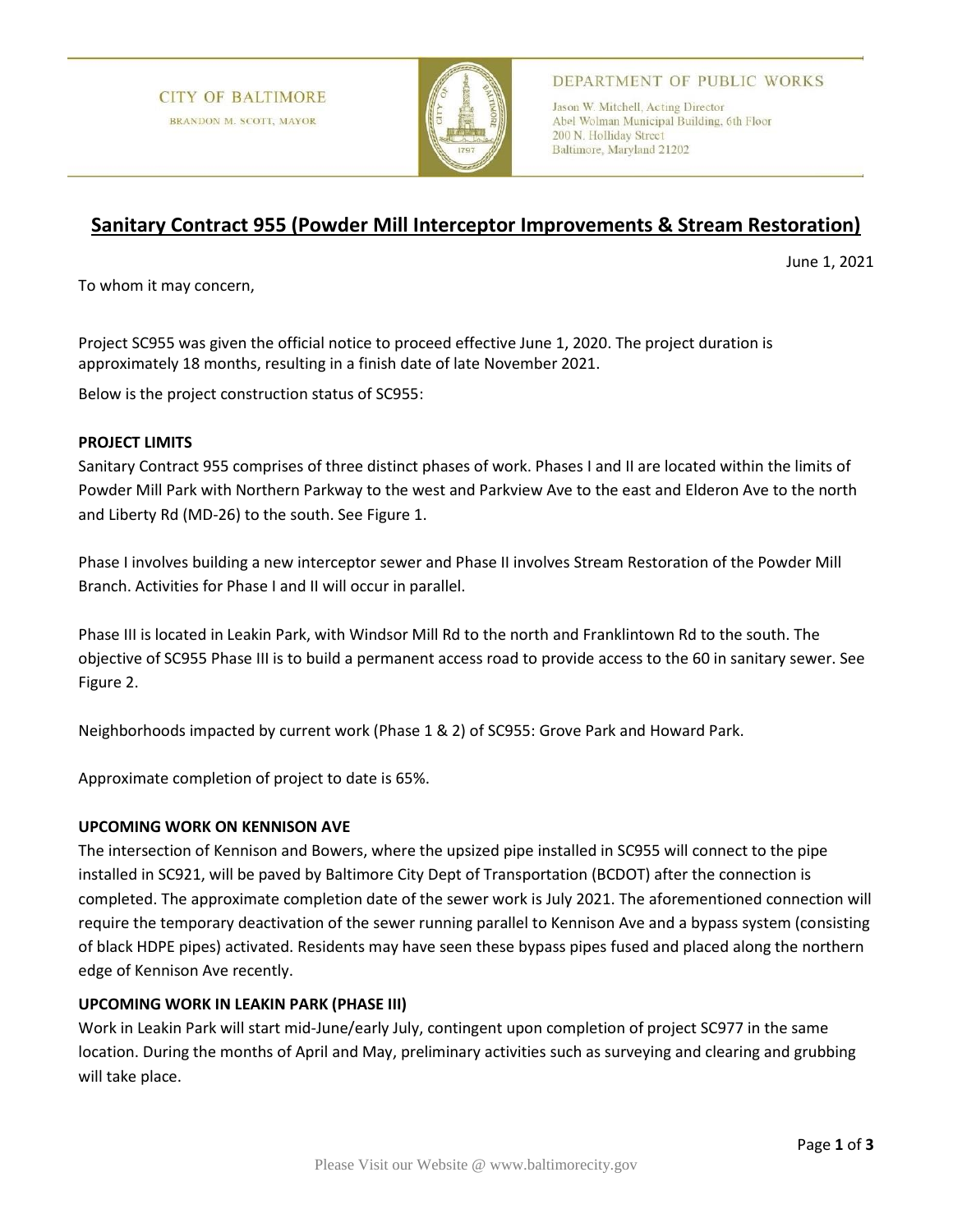

 **Figure 1: SC955 Phase I & II – Powder Mill Park Figure 2: SC955 Phase III – Leakin Park**



#### **Work in Progress**

- Powder Mill Park: Thousands of feet of tree protection fence and super silt fence have been installed to protect the environment and prevent sediment transport from runoff.
- Clearing for the sewer work (Phase 1) and for the stream restoration (Phase 2), is complete.
- Approx. 1400 ft of 36 in sewer (62%), 1800 ft of 30 in diameter sewer (73%) and 140 ft of 8 in sewer have been installed.
- 8 precast manholes have been installed.
- Junction Chamber where the old 27-inch interceptor meets the new interceptor has been completed.
- Tunnel casing has been installed from the launch pit south of Liberty Rd to a receiving pit on the north side. Installation of the carrier pipe inside the tunnel casing will start late May/early June.
- On Liberty Rd, settlement monitoring grid was laid out and baseline data taken. During the tunneling operation, daily shots were taken at over 60 points on this grid.
- Replanting of trees will not occur until Summer of 2021 due to ongoing construction activities.
- Presence of Heavy construction vehicles, equipment and construction noise is expected. The construction hours for this project are between 7:00 AM – 5:00 PM, with occasional instances of overtime work.

We hope this provides insights for upcoming work as we strive to timely and safely complete this project. If you have any questions, you may call Indranil (Neil) Goswami at (410) 396-4700, Monday through Friday, between 8:30 AM and 4:30 PM. Additional information and resources are also available on our website <https://publicworks.baltimorecity.gov/> .

Sincerely,

Con fie Carne

Angela Cornish Construction Project Supervisor II DPW, Office of Engineering & Construction [angela.cornish@baltimorecity.gov](mailto:angela.cornish@baltimorecity.gov)